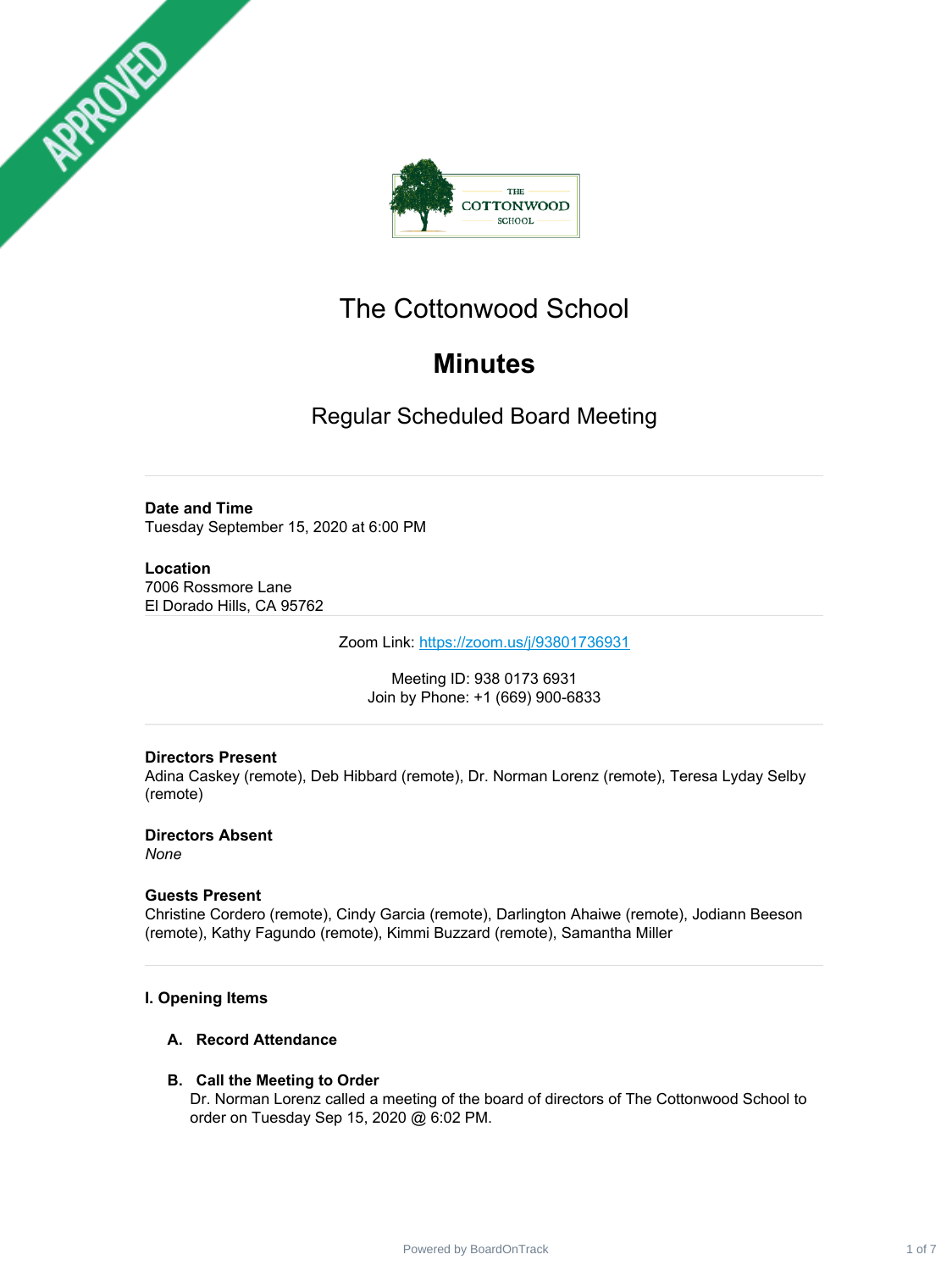#### **C. Public Comments**

No Public Comment

#### **D. Closed Session**

Teresa Lyday Selby made a motion to enter Closed Session. Adina Caskey seconded the motion. 6:07 pm The board **VOTED** unanimously to approve the motion. **Roll Call** Teresa Lyday Selby Aye Dr. Norman Lorenz Aye Adina Caskey Aye Deb Hibbard Ave Adina Caskey made a motion to end closed session. Deb Hibbard seconded the motion. Closed session ended at 6:55 pm The board **VOTED** unanimously to approve the motion. The Contents of Regular School - Regular Schedule and The Contents Contents 2 of 7 The Contents of Contents 2 of 7 The Contents of Contents 2 of 7 The Contents of Contents and Contents of Contents and Contents of School -

#### **E. Announcement of Any Action Taken in Closed Session**

The Board conducted an evaluation within 30 days for Cindy Garcia, the current Interim Executive Director. The Board decided to suspend the search for an Executive Director and have decided to offer Cindy Garcia the Executive Director position and will do so officially during the open session portion of a future board meeting.

## **II. Open Session - Opening Items**

#### **A. Approval of the Agenda**

Deb Hibbard made a motion to approve the Agenda as amended to remove Adina Caskey's name and replace with Dr. Norman Lorenz's name on item 6B. Adina Caskey seconded the motion.

The board **VOTED** unanimously to approve the motion.

**Roll Call** Adina Caskey Aye Deb Hibbard Aye Teresa Lyday Selby Aye Dr. Norman Lorenz Aye

## **B. Public Comments**

- 1. Dasie Jurgersen (1) Will TCS be impacted by the pending litigation from Granite Mountain against Provenance. (2) Her emails to board members have not been responded to and she inquired
- 2. Shankari Arcot Wants to know when there will be a new board member will be selected and if that person can represent homeschooling families

#### **C. Executive Director's Report**

- 1. Virtual Staff Meeting
- 2. Cottonwood.School email transition
- 3. HST Handbook was launched
- 4. Parent Communication CA Youth & Help Line
- 5. Social-Emotional Language Website presented by Rachel Salerno
	- 1. Universal resources
	- 2. 5 areas of Social Emotional Competency
	- 3. Targeted Resources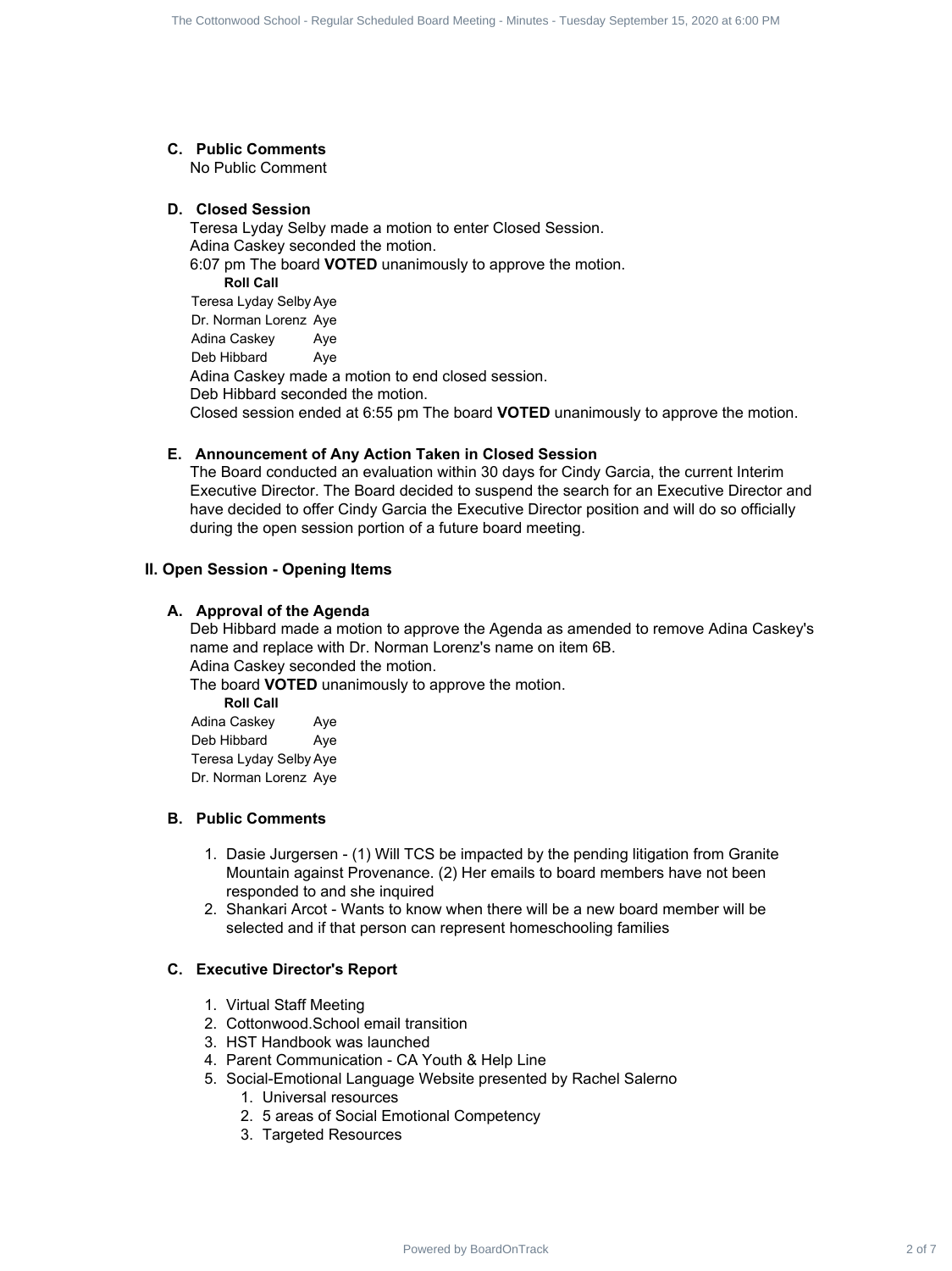## **D. Principal's Report**

- 1. Peace Corps
- 2. Students engaging in a Reader's Rendezvous, starting a literary magazine
- 3. Leadership training student reps will share with Board next meeting

# **E. Approve Minutes from 8/18/20 Regular Scheduled Board Meeting**

Adina Caskey made a motion to approve the minutes from 8/18/20.

Deb Hibbard seconded the motion.

Add roll call vote to this and all previous meeting minutes. The board **VOTED** unanimously to approve the motion.

**Roll Call**

Dr. Norman Lorenz Aye Teresa Lyday Selby Aye Deb Hibbard Aye Adina Caskey Aye

# **F. Approve Minutes from 9/8/20 Special Board Meeting**

Deb Hibbard made a motion to approve the minutes from 9/9/20 Special Board Meeting on 09-08-20.

Teresa Lyday Selby seconded the motion.

The board **VOTED** unanimously to approve the motion.

**Roll Call**

Dr. Norman Lorenz Aye Teresa Lyday Selby Aye Adina Caskey Ave Deb Hibbard Aye

#### **III. Finance**

#### **A. August Financials**

- Correction made to the calculations on the Due To Due From (DTDF) document.
	- Will help with FCMAT audit
	- Clear up all financials from MOU's
	- Brings us up to date
	- Tracking funds and creating a system to manage
- Description of the process to pay and receive amounts listed in the DTDF.

#### **B. Unaudited Actuals for 2019-2020**

- Shows fiscal stability
- Stipulation: these reports are sent to authorizer and FCMAT asking for stipulation that anomalies exist and we will follow up on it. Finance committee is working to identify and rectify these anomalies.

Deb Hibbard made a motion to approve the Unaudited Actuals for 2019-2020 with the following statement: The Board is willing to approve the 1920 UA to meet the statutory deadline, however, we have concerns regarding the integrity of the report we are approving. Working with our Consultants, we have discovered anomalies in the data reported and expenses booked to The Cottonwood School. We are not satisfied with the explanations received and have requested supporting documentation and are continuing to review it. Adina Caskey seconded the motion. The Content School - To the Content 3 of The Content 3 of 7 The Content 3 of 7 The Content 3 of 7 The Content 3 of 7 The Content 3 of 7 The Content 3 of 7 The Content 3 of 7 The Content 3 of 7 The Content 3 of 7 The Conte

The board **VOTED** unanimously to approve the motion.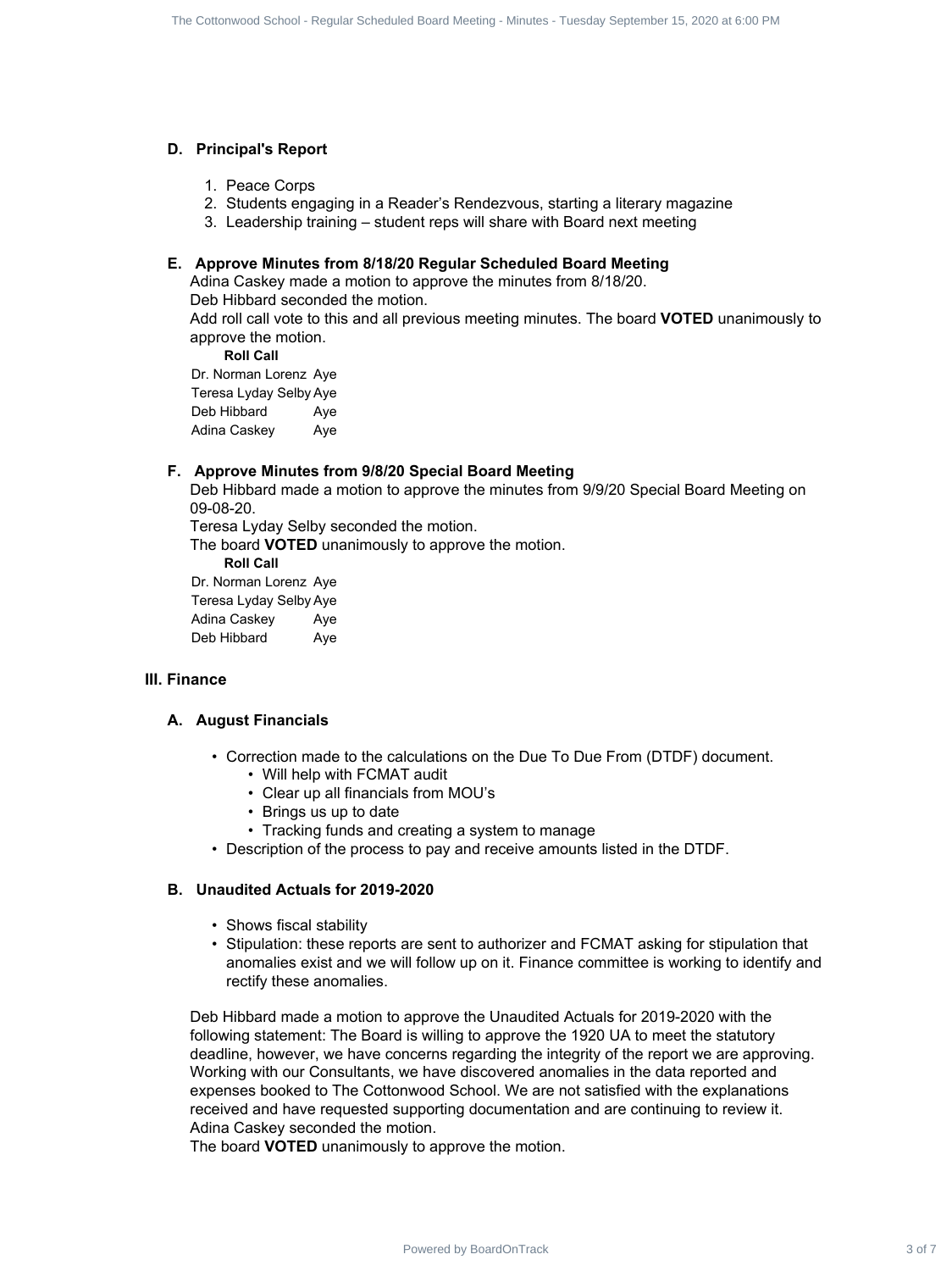**Roll Call** Adina Caskey Aye Teresa Lyday Selby Aye Deb Hibbard Aye Dr. Norman Lorenz Aye

## **IV. Academic Excellence**

#### **A. Learning Continuity and Attendance Plan**

- Result of AB 98
- LCFF funds instead of LCAP
- To address gaps in learning, Social Emotional Health and Staff Mental Health

Dr. Norman Lorenz made a motion to approve the Learning Continuity and Attendance Plan. Teresa Lyday Selby seconded the motion.

The board **VOTED** unanimously to approve the motion.

**Roll Call** Deb Hibbard Aye Dr. Norman Lorenz Aye Adina Caskey Aye Teresa Lyday Selby Aye

#### **B. Parent / Student / Community Handbooks**

Deb Hibbard made a motion to approve the Parent / Student / Community Handbooks with the addition of "1:1..." on page 7. The Cottonwood School - And Cottonwood School - Regular Scheduled Board - Regular School - Regular School - Regular Scheduled Board - Regular School - Regular Scheduled Board Meeting - Minutes - Tuesday September 15, 2020

Dr. Norman Lorenz seconded the motion.

• Adina Caskey - Star 360 & State Testing opt-out options are a parent/guardian right and are not impacted by signing the handbook

The board **VOTED** unanimously to approve the motion.

**Roll Call** Teresa Lyday Selby Aye Adina Caskey Aye Dr. Norman Lorenz Aye Deb Hibbard Aye

#### **C. Process to Access Additional Student Planning Amounts**

Dr. Norman Lorenz made a motion to approve the Process to Access Additional Student Planning Amounts.

Adina Caskey seconded the motion.

A Review Committee for special circumstances is being considered for unique and or emergency situations. The board **VOTED** unanimously to approve the motion.

**Roll Call**

Teresa Lyday Selby Aye Dr. Norman Lorenz Aye Adina Caskey Aye Deb Hibbard Ave

#### **D. EL Master Plan 2020-2021**

- Update to serve ELL population and hold school accountable
- Adding new interventions and identifying new curriculum to better meet the needs of students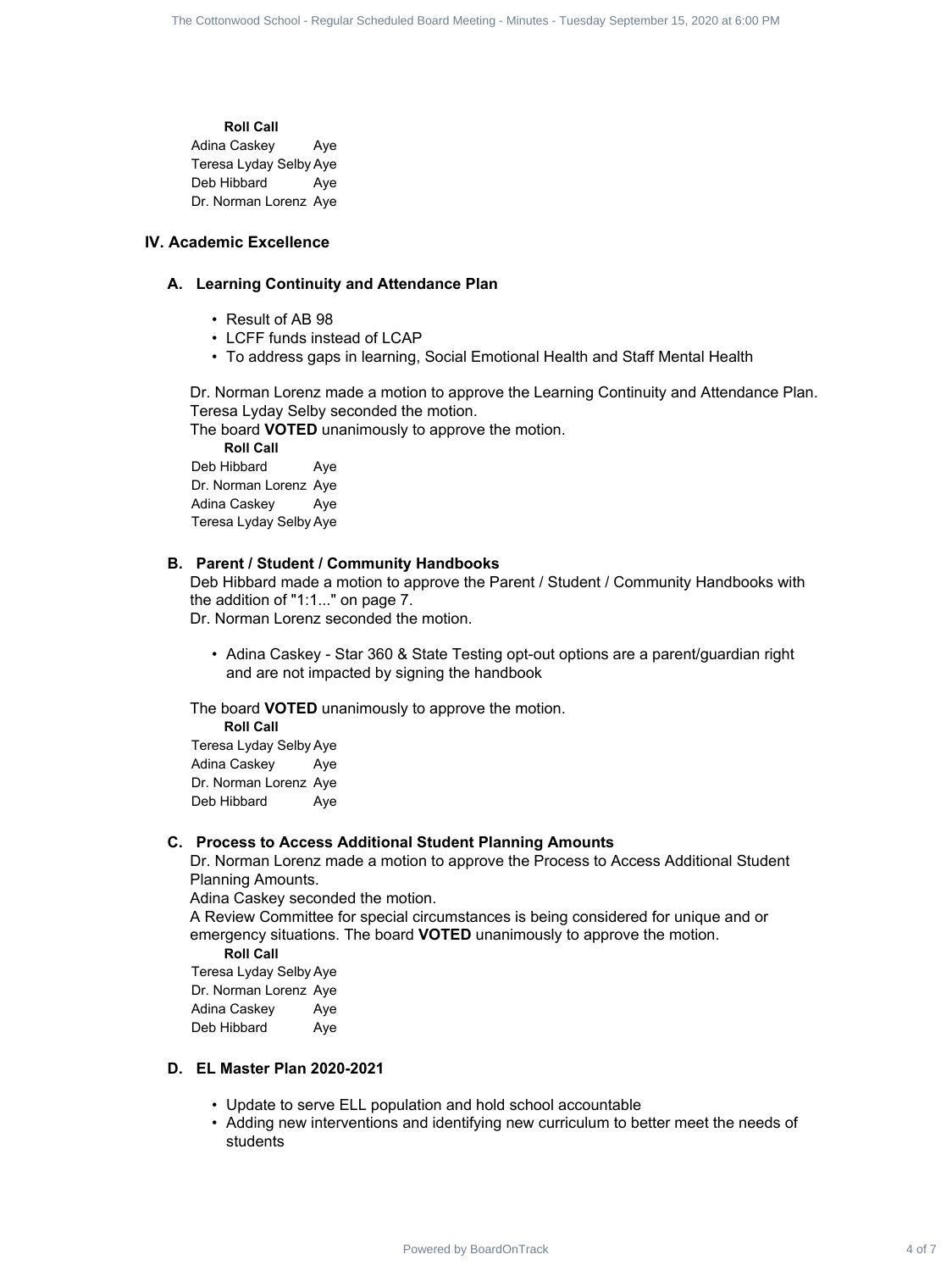• ELAC committee described

Teresa Lyday Selby made a motion to approve the EL Master Plan for 2020-2021. Adina Caskey seconded the motion.

The board **VOTED** unanimously to approve the motion.

**Roll Call**

Dr. Norman Lorenz Aye Adina Caskey Aye Teresa Lyday Selby Aye Deb Hibbard Aye

#### **E. English Language Development Process**

- Process defined 30 minutes per day minimum
- Look for barriers and changes plans or curriculum to aid in process
- Use of logs to track, parent fills out with HST, provides evidence

Adina Caskey made a motion to approve the English Language Development Process. Deb Hibbard seconded the motion.

The board **VOTED** unanimously to approve the motion.

**Roll Call** Dr. Norman Lorenz Aye

Teresa Lyday Selby Aye Adina Caskey Aye Deb Hibbard Ave

#### **V. Operations**

# **A. Leave of Absence Policy**

Dr. Norman Lorenz made a motion to approve the Leave of Absence Policy. Adina Caskey seconded the motion. The board **VOTED** unanimously to approve the motion. **Roll Call** The Content school - Board - Regular School - Regular Schedule Track 5 of 7 Contents 5 of 7 Contents 5 of 7 Contents 5 of 7 Contents 5 of 7 Contents 5 of 7 Contents 1 of 8 of 7 Contents 1 Contents are the Contents of 8 or

Dr. Norman Lorenz Aye Teresa Lyday Selby Aye Adina Caskey Aye Deb Hibbard Ave

#### **B. Policy for Inspection of Public Records**

Dr. Norman Lorenz made a motion to approve the Policy for Inspection of Public Records. Teresa Lyday Selby seconded the motion. The board **VOTED** unanimously to approve the motion.

**Roll Call**

Teresa Lyday Selby Aye Deb Hibbard Aye Adina Caskey Ave Dr. Norman Lorenz Aye

#### **C. Universal Complaint Admin Regulation**

Adina Caskey made a motion to approve the Universal Complaint Admin Regulation. Deb Hibbard seconded the motion.

The board **VOTED** unanimously to approve the motion. **Roll Call** Teresa Lyday Selby Aye Dr. Norman Lorenz Aye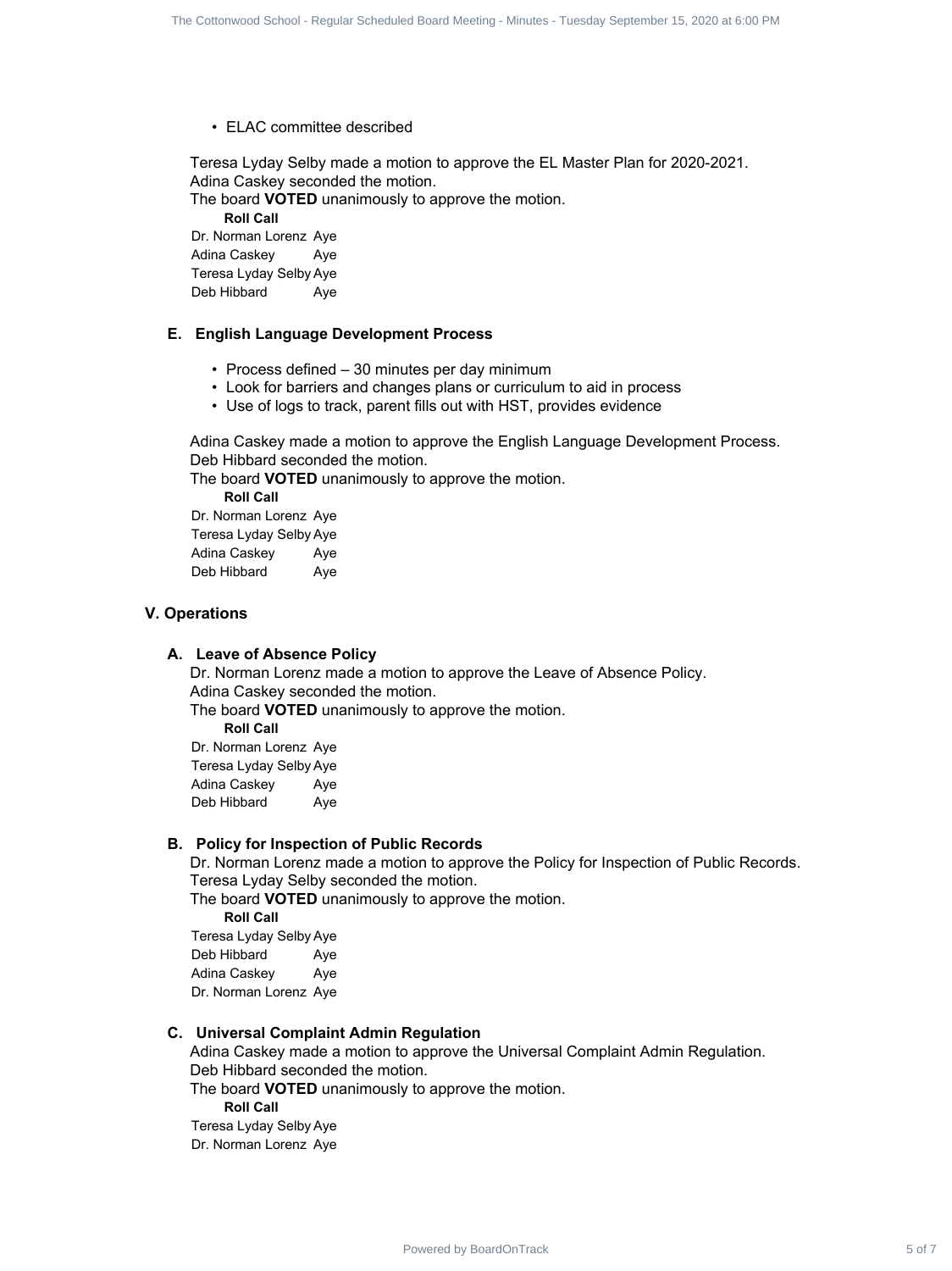Adina Caskey Ave Deb Hibbard Aye

#### **VI. Governance**

## **A. Conflict of Interest Policy**

Dr. Norman Lorenz made a motion to approve the Conflict of Interest Policy. Teresa Lyday Selby seconded the motion. The board **VOTED** unanimously to approve the motion. **Roll Call** Adina Caskey Aye Deb Hibbard Aye Dr. Norman Lorenz Aye Teresa Lyday Selby Aye The Context filters - Superin Estation Context Filters - Tuesday School - Tuesday School - Apple Context 6 of 7 Context 6 of 7 Context 6 of 7 Context 6 of 7 The Context 6 of 7 Context 6 of 7 The Context 6 of 7 The Context

#### **B. Appointment of Board Members**

Teresa Lyday Selby - Described the search for new board members and that the Board was looking to create a more diverse board to expand the expertise with someone with Special Education experience.

Introduction of Christine Cordero a current Director of Special Education, educator, a Montessorian, and a believer in school choice.

Adina Caskey - Questioning why no TCS parents were not interviewed when families have expressed a desire to bring on a parent representative. Expressed that there is a lack of homeschool representation. Concern that this was not an open process.

Teresa Lyday Selby Board membership is an ongoing process. The SPED representation on the Board was seen as a current priority/need.

Dr. Norman Lorenz - Presented that TCS is to a school of choice and with a variety of learning models; The Board seeks to build a board of 7 members. Teresa Lyday Selby made a motion to appoint Christine Codero as a Board Member. Deb Hibbard seconded the motion.

The board **VOTED** to approve the motion.

**Roll Call**

Dr. Norman Lorenz Aye Adina Caskey No Deb Hibbard Aye Teresa Lyday Selby Aye

#### **C. Retreat Outcome: Board Strategic Plan**

- Teresa Lyday Selby presented the draft of the Board Assumptions.
- Assumptions shared is a draft document that we will build on.
- Cindy Garcia is working with admin team to build on plans.
- Adina Caskey Would like there to be parent involvement.

#### **VII. Closing Items**

**A. Board of Directors Comments & Requests**

No Board of Director Comments or Requests

#### **B. Announcement of Next Regular Scheduled Board Meeting**

October 20, 2020 with a closed session at 6 pm and an open session at 7 pm.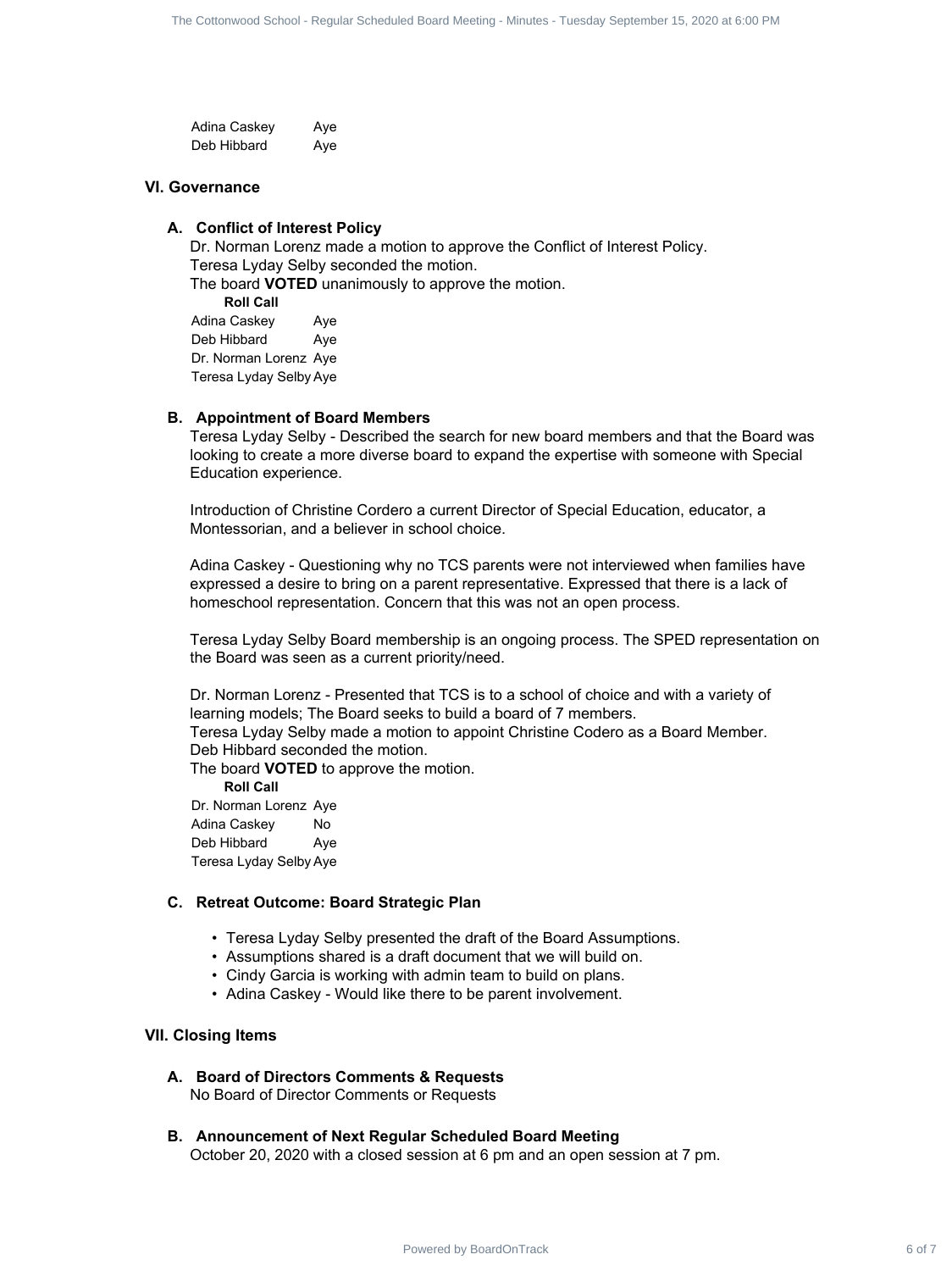#### **C. Adjourn Meeting**

There being no further business to be transacted, and upon motion duly made, seconded and approved, the meeting was adjourned at 9:30 PM.

Respectfully Submitted, Adina Caskey

Prepared by: Kimmi Buzzard

[Noted](https://na2.documents.adobe.com/verifier?tx=CBJCHBCAABAA1obqyQIpQki_SGRdjvb8TqFD7Fe-EyqM) by:

Board Secretary

Public comment rules: Members of the public may address the Board on agenda or non-agenda items through the teleconference platform, zoom. Zoom does not require the members of the public to have an account or login. Please either utilize the chat option to communicate with the administrative team your desire to address the board or simply communicate orally your desire to address the board when the board asks for public comments. Members of the public are permitted to comment on both non-agenda item matters and agenda item matters when public comment is called. Speakers may be called in the order that requests are received. We ask that comments are limited to 2 minutes each, with no more than 15 minutes per single topic so that as many people as possible may be heard. If a member of the public utilizes a translator to address the board, those individuals are allotted 4 minutes each. If the board utilizes simultaneous translation equipment in a manner that allows the board to hear the translated public testimony simultaneously, those individuals are allotted 2 minutes each. By law, the Board is allowed to take action only on items on the agenda. The Board may, at its discretion, refer a matter to school staff or calendar the issue for future discussion. The Cottomast Estate Progress Entertainment Contract 7 of 7 Of 7 The Contract 7 of 7 Of 7 The Contract 7 of 7 Of 7 The Contract 7 Of 7 The Contract 7 of 7 The Contract 7 Of 7 The Contract 7 Of 7 The Contract 7 Of 7 The Co

Note: The Governing Board encourages those with disabilities to participate fully in the public meeting process. If you need a disability-related modification or accommodation, including auxiliary aids or services, to participate in the public meeting, please contact the Governing Board Office at 951-290-3013 at least 48 hours before the scheduled board meeting so every reasonable effort can be made to accommodate you. (Government Code § 54954.2; Americans with Disabilities Act of 1990, § 202 (42 U.S.C. § 12132)).